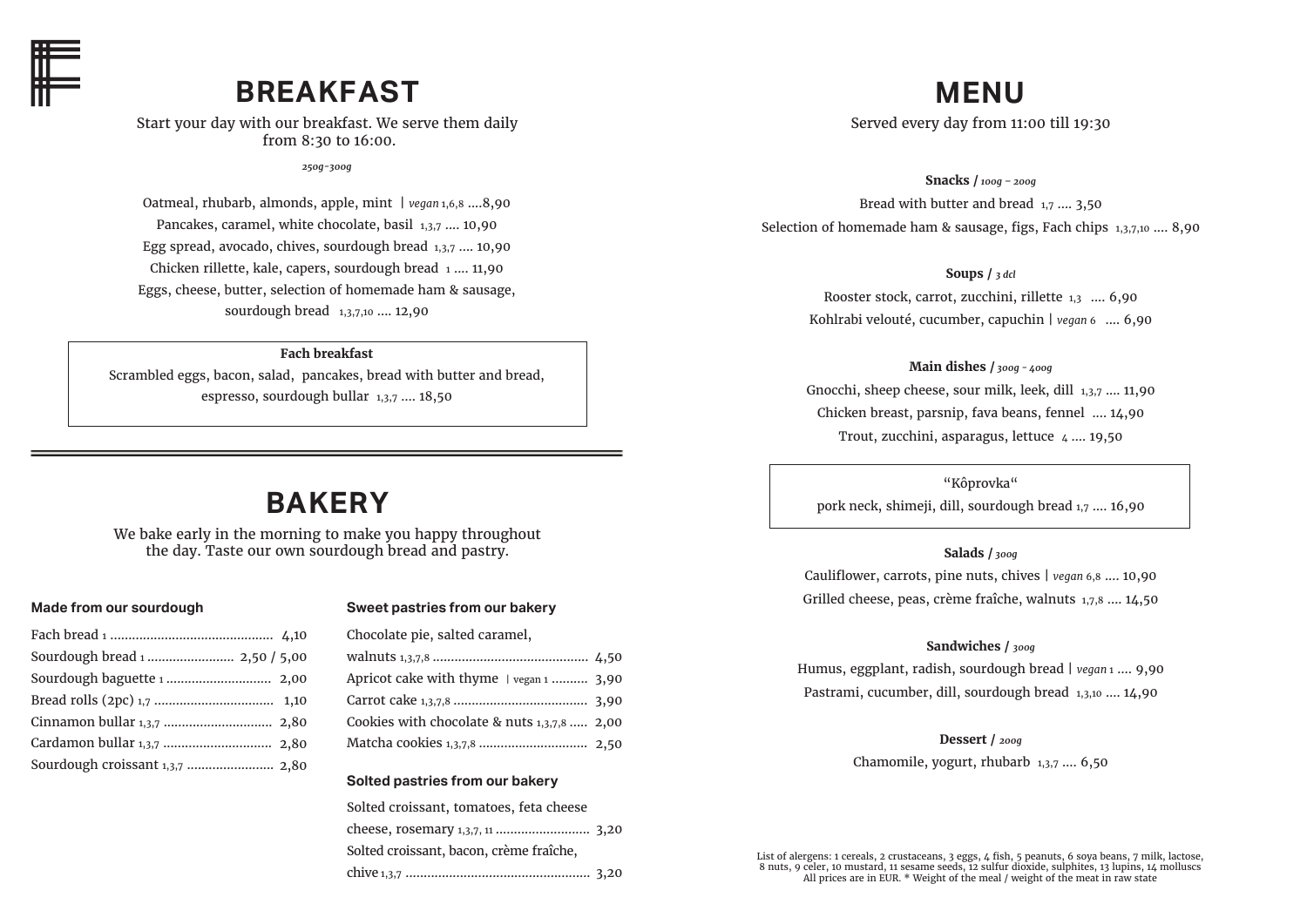# **Coffee Drinks**

| Espresso macchiato (10g/50ml)  2,60 |  |
|-------------------------------------|--|
|                                     |  |
|                                     |  |
|                                     |  |
| with orange or walnut sirup $+0.30$ |  |

*All milk coffee drinks are also available in cold version.* 

# **Coffee special** Coffee kombucha (200ml) ........................ 5,90 *Probiotic fermented lemonade from coffee*  Espresso tonic (300ml) .............................. 4,90 *Espresso, homemade tonic, citrus peel*  Cold brew (300ml) .................................... 3,50

# **Other soft drinks**

*12 hour filtred coffee*

| Rajec sparkling/still (330ml)  2,90       |  |
|-------------------------------------------|--|
| Fentimans Curiosity Cola (275ml)  3,50    |  |
| Fentimans Mandarin & Orange (275ml)  3,50 |  |

| Matcha latte (250ml)  3,90                                   |  |
|--------------------------------------------------------------|--|
| with orange, walnut or almond sirup $+0.30$                  |  |
| Japanese matcha (250ml)  3,90                                |  |
|                                                              |  |
|                                                              |  |
| milk, vanilla syrup<br>80% Dominican Republic, 20% Nicaraqua |  |
|                                                              |  |
| 80% Dominican Republic, 20% Nicaraqua                        |  |
| .                                                            |  |

*Homemade almond milk available upon request (extra charge .... 0,30)*

| <b>Tea</b> | 0.51 |
|------------|------|
|            |      |
|            |      |
|            |      |
|            |      |
|            |      |
| Soda       | 0.31 |
|            |      |
|            |      |
|            |      |

# **Lemonade special** Fermented lemonade Tibi (250ml) ............................................... 5,90 *upon daily offer* Homemade tonic water (250ml) .............. 3,90 Sea buckthorn lemonade (0,5/1l) ... 4,90 | 8,90

# **FACH SPRING**

With the new season comes time for new drinks. This is how spring tastes.

# **ALKØ**

*150ml*

### **Ginlet**

Gin, grepfruit & pepper syrup, parsley oil

7,00

### **Cosmo**

Vodka, homemade orange liquer, hibiscus

7,00

### **Negroni bianco**

Gin, aquavit, cocchi, grape must, lemon oil

7,00

### **Mint punch**

White rum, milk syrup, citrus, mint

## 7,00